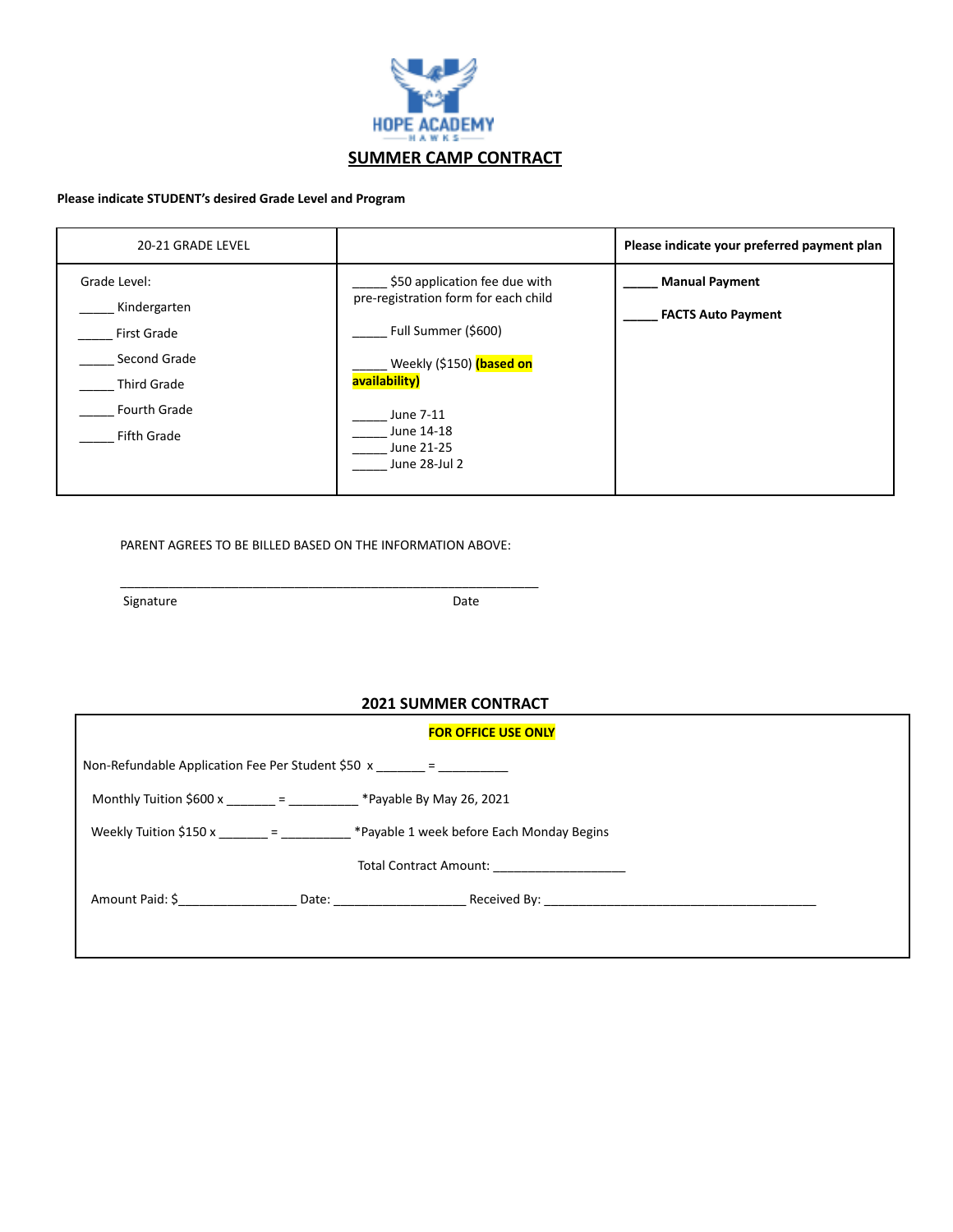In consideration of the student, \_\_\_\_\_\_\_\_\_\_\_\_\_\_\_\_\_\_\_\_\_\_\_\_\_\_\_\_\_\_\_\_\_\_\_\_\_\_\_\_\_\_\_\_\_\_\_\_\_\_\_\_\_(hereinafter "STUDENT") being accepted by Hope Academy, Inc. (hereinafter "HA") for enrollment during the 2021 Summer Camp Program (hereinafter "SUMMER PROGRAM"), both of the STUDENT's undersigned parents and/or his or her legal guardian(s) (collectively, hereinafter "PARENTS" jointly and severally) agree to the following terms and conditions:

- 1. PARENTS shall timely pay TUITION upon the terms and conditions set forth in the TUITION SCHEDULE and shall pay any and all fees and charges as billed during the summer. In addition, PARENTS shall pay the annual Non-refundable Registration Fee and Application Fee upon submission of this SUMMER CONTRACT.
- 2. FACTS is an online tuition management and payment processing service used by HA to process monthly payments. PARENTS are required to register with FACTS. HA reserves the right to charge past due, late pick-up, and other incidental charges to active FACTS accounts.
- 3. Checks issued to HA and subsequently returned by the bank will result in a \$20.00 returned check fee. After two returned checks, payment by check will no longer be accepted.
- 4. PARENTS and STUDENT shall abide by all policies, rules and regulations of HA, whether in writing or in practice, which may be amended by the Board of Directors of Hope Academy, Inc. at any time without notice. Copies of the written policies, rules and regulations may be obtained from the administrative office of HA upon request.
- 5. Should any amount due HA not be paid when due, or should PARENTS be in default of this SUMMER CONTRACT as expressly set forth and agreed to by the parties, HA may, in its sole discretion, immediately terminate this SUMMER CONTRACT and take further action including but not limited to terminating STUDENT's right to attend summer camp, childcare, school day classes or other school activities at HA.
- 6. Should a STUDENT withdraw or be withdrawn or be expelled from HA for any reason, all unpaid TUITION and all other amounts due HA under this Enrollment Contract through the end of the SCHOOL YEAR shall immediately become due in full. Failure on the part of PARENTS to pay the entire TUITION and all other amounts due HA within 5 (five) business days of STUDENT's withdrawal or expulsion shall be considered default on the part of PARENTS.
- 7. PARENTS shall complete SUMMER CONTACT, EMERGENCY & HEALTH INFORMATION SHEET, REGISTRATION FORM, and PHOTOGRAPHY RELEASE FORM attached hereto prior to HA's acceptance of STUDENT.
- 8. All accounts for prior academic years, including but not limited to TUITION, Extended Care, Field Trips and Extracurricular Activities, and obligations to the PTO of the PARENT must be current prior to HA's acceptance of STUDENT for the 2020-2021 SUMMER PROGRAM.
- 9. Should a TUITION payment not be received by June 1 or the first day of camp for the first monthly payment or July 1 for the second monthly payment or by the Friday prior to the Monday camp for weekly campers, HA has the right to deny STUDENT attendance.
- 10. Should a TUITION payment not be received by June 1 or the first day of camp for the first monthly payment or July 1 for the second monthly payment or by the Friday prior to the Monday camp for weekly campers, HA has the right to assess PARENTS a service charge of \$20 before STUDENT can rejoin camp or receive childcare. Should a TUITION payment not be received within 7 days from its due date, PARENTS shall be in default of this SUMMER CONTRACT. If payments become more than 20 days delinquent, STUDENT will be ineligible to return to HA until all past due amounts and service charges are paid in full.
- 11. PARENTS may request that this SUMMER CONTRACT be modified to weekly attendance rates by contacting the Head of School. Such request shall be considered by HA in its sole discretion on a case-by-case basis, with HA's decision on such request being final. If such change to the SUMMER CONTRACT results in lower TUITION, no refunds will be offered by HA.

12. If during the SUMMER PROGRAM, STUDENT's immediate family is transferred or moves more than 50 miles from HA, TUITION will be adjusted on a pro rata basis. Any pre-paid TUITION will be refunded to PARENTS, less a \$100 contract cancellation fee. Should the pre-paid TUITION refund due be equal to or less than \$100, no refund will be issued.

- 13. If HA retains an attorney to collect any amounts due HA under this SUMMER CONTRACT, including service charges, PARENTS agree to pay in addition to the amounts due, all costs of collections, including reasonable attorney's fees and expenses, and furthermore agree to pay interest on the unpaid balance at the rate of 12% per annum or the maximum allowed by governing law. HA reserves the right to offset any amounts that HA is holding on PARENTS' or STUDENT's account against any amounts that PARENTS owe HA.
- 14. The obligations of PARENTS hereunder shall be joint and several. HA may elect to recover from any one or more of the PARENTS the full amount due HA under this SUMMER CONTRACT.